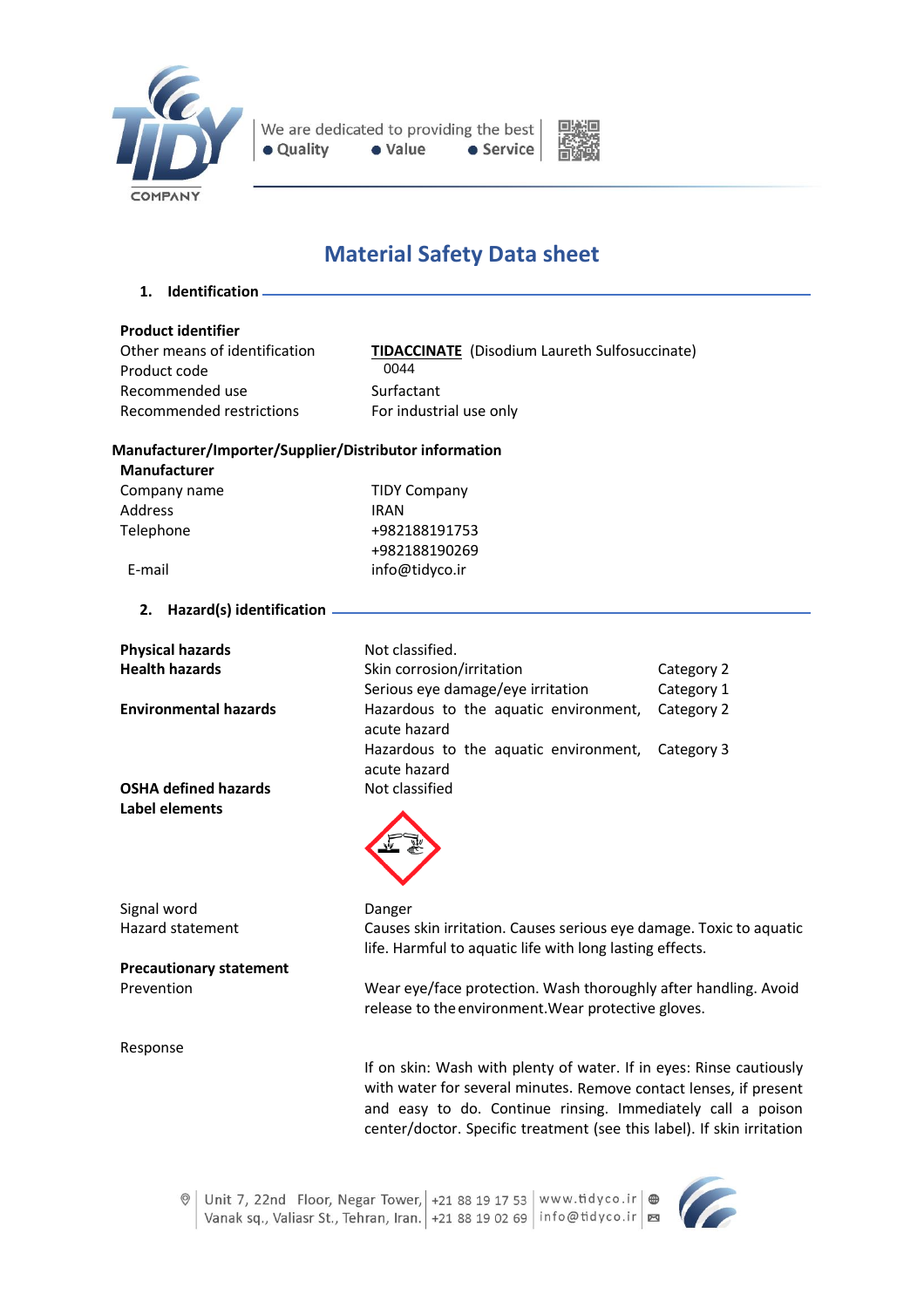



occurs: Get medical advice/attention. Take off contaminated clothing and wash before reuse.

|                                                          | Store away from incompatible materials                                                                              |
|----------------------------------------------------------|---------------------------------------------------------------------------------------------------------------------|
| Storage                                                  | contents/container<br>with<br>of<br>in<br>accordance<br>Dispose<br>local/regional/national/internationalregulations |
| Disposal                                                 |                                                                                                                     |
| Hazard(s) not otherwise classified None known.<br>(HNOC) |                                                                                                                     |
| <b>Supplemental information</b>                          | Not applicable.                                                                                                     |

# **3. Composition/information on ingredients**

#### Mixtures

| <b>Chemical name</b>                                                                           | Common name and<br>synonyms | <b>CAS number</b> | %          |
|------------------------------------------------------------------------------------------------|-----------------------------|-------------------|------------|
| Water                                                                                          |                             | 7732-18-5         | $60 - 570$ |
| Alcohols, C10-16, Ethoxylated,<br>Sulfosuccinates, Disodium Salts (Alternate<br>CAS 39354-45-5 |                             | 68815-56-5        | $15 - 20$  |
| Sodium Lauryl Sulfoacetate                                                                     |                             | 1847-58-1         | $5 - 10$   |
| Sodium sulfate                                                                                 |                             | 7757-82-6         | $\leq$ 3   |
| Alcohols, C10-16, ethoxylated                                                                  |                             | 68002-97-1        | $\leq 1$   |

| <b>First-aid measures</b>                              |                                                                                                                                                                                                           |
|--------------------------------------------------------|-----------------------------------------------------------------------------------------------------------------------------------------------------------------------------------------------------------|
| <b>Inhalation</b>                                      | Move to fresh air. Call a physician if symptoms develop or persist.                                                                                                                                       |
| <b>Skin contact</b>                                    | Remove and isolate contaminated clothing and shoes. Immediately<br>flush skin with plenty of water. If skin irritation occurs: Get medical<br>advice/attention. Wash clothing separately before reuse     |
| Eye contact                                            | Immediately flush eyes with plenty of water for at least 15 minutes.<br>Remove contact lenses, if present and easy to do. Continue rinsing.<br>Get medical attention if irritation develops and persists. |
| Ingestion                                              | Rinse mouth. Get medical attention if symptoms occur. Do not<br>induce vomiting without advice from poison control center.                                                                                |
| Most important symptoms/<br>effects, acute and delayed | Symptoms may include stinging, tearing, redness, swelling, and<br>blurred vision. Skin irritation. May cause redness and pain.                                                                            |

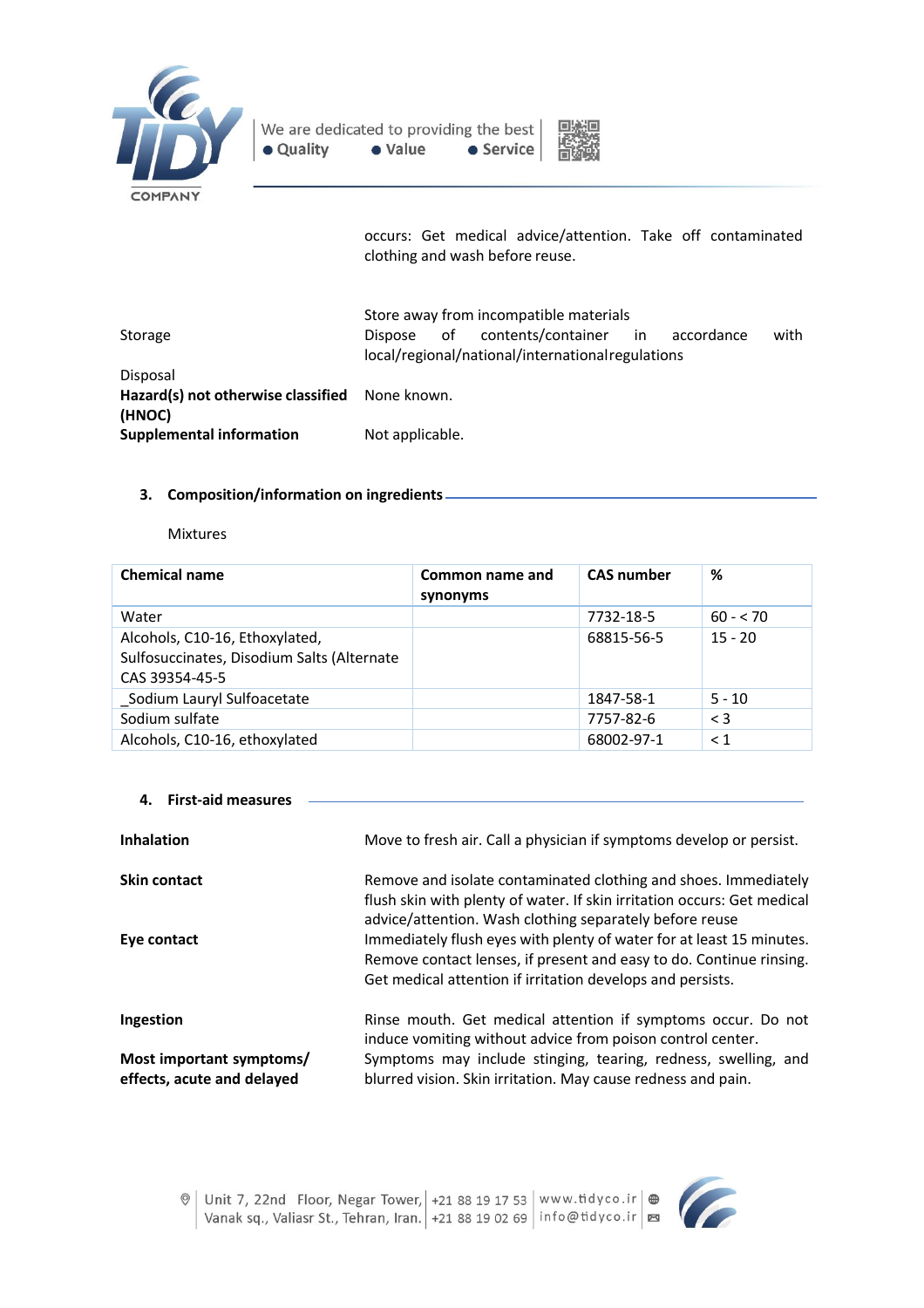



| Indication of immediate medical<br>attention and special treatment<br>needed | Provide general supportive measures and treat symptomatically.<br>Keep victim under observation. Symptoms may be delayed. |
|------------------------------------------------------------------------------|---------------------------------------------------------------------------------------------------------------------------|
| <b>General information</b>                                                   | Ensure that medical personnel are aware of the material(s)<br>involved, and take precautions to protect themselves.       |
| 5.<br><b>Fire-fighting measures</b>                                          |                                                                                                                           |
| Suitable extinguishing media                                                 | Water fog. Foam. Dry chemical powder. Carbon dioxide (CO2).                                                               |
| <b>Unsuitable extinguishing</b><br>media                                     | Do not use water jet as an extinguisher, as this will spread the fire.                                                    |
| <b>Specific hazards arising from</b><br>the chemical                         | During fire, gases hazardous to health may be formed.                                                                     |
| Special protective equipment<br>and precautions for firefighters             | Self-contained breathing apparatus and full protective clothing<br>must be worn in case of fire.                          |
| Fire fighting equipment/<br>instructions                                     | Move containers from fire area if you can do so without<br>risk.                                                          |
| <b>Specific methods</b>                                                      | Use standard firefighting procedures and consider the hazards of<br>other involved materials.                             |
| <b>General fire hazards</b>                                                  | No unusual fire or explosion hazards noted.                                                                               |

**6. Accidental release measures**

| <b>Personal precautions,</b><br>protective equipment and<br>emergency procedures | Keep unnecessary personnel away. Keep people away from and<br>upwind of spill/leak. Wear appropriate protective equipment and<br>clothing during clean-up. Do not touch damaged containers or<br>spilled material unless wearing appropriate protective clothing.<br>Ensure adequate ventilation.<br>Local authorities should be advised if significant spillages cannot be<br>contained. |
|----------------------------------------------------------------------------------|-------------------------------------------------------------------------------------------------------------------------------------------------------------------------------------------------------------------------------------------------------------------------------------------------------------------------------------------------------------------------------------------|
| <b>Methods and materials for</b><br>containment and cleaning up                  | Large Spills: Stop the flow of material, if this is without risk. Dike<br>the spilled material, where this is possible. Cover with plastic sheet<br>to prevent spreading. Absorb in vermiculite, dry sand or earth and<br>place into containers. Prevent product from entering drains.<br>Following product recovery, flush area with water.                                              |
|                                                                                  | Cassell Castler (Altres and article educational associated for an electronic Clement ).                                                                                                                                                                                                                                                                                                   |

Small Spills: Wipe up with absorbent material (e.g. cloth, fleece). Clean surface thoroughly to remove residual contamination.

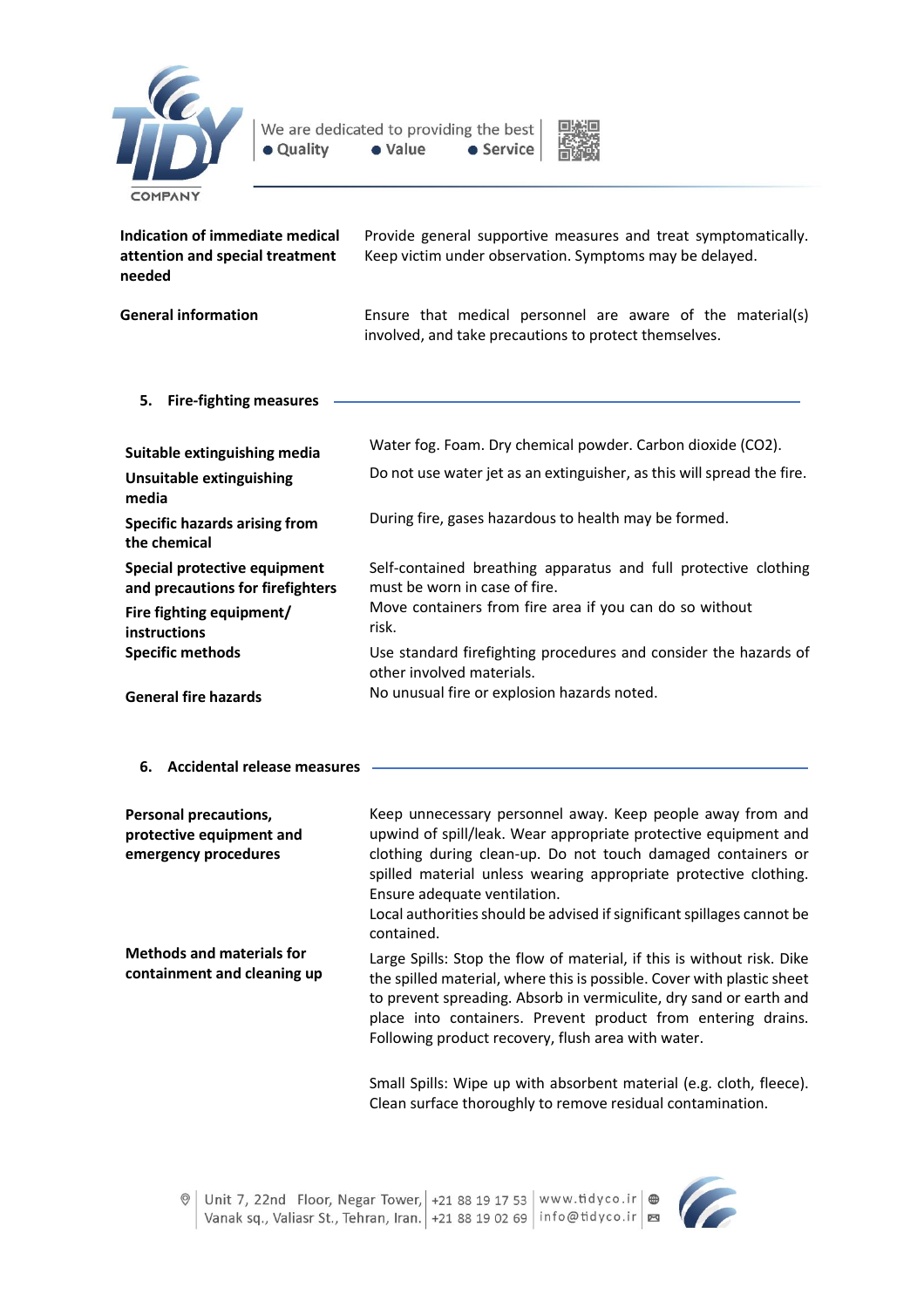



| <b>Environmental precautions</b>                                | Never return spills to original containers for re-use.<br>Avoid release to the environment. Contact local authorities in case<br>of spillage to drain/aquatic environment. Prevent further leakage<br>or spillage if safe to do so. Do not contaminate water. Avoid<br>discharge into drains, water courses or onto the ground. |
|-----------------------------------------------------------------|---------------------------------------------------------------------------------------------------------------------------------------------------------------------------------------------------------------------------------------------------------------------------------------------------------------------------------|
| <b>Handling and storage</b><br>7.                               |                                                                                                                                                                                                                                                                                                                                 |
| <b>Precautions for safe handling</b>                            | Do not get this material in contact with eyes. Avoid contact with<br>skin. Avoid prolonged exposure. Avoid contact with clothing.<br>Provide adequate ventilation. Wear appropriate personal<br>protective equipment. Observe good industrial hygiene practices.<br>Avoid release to the environment. Do not empty into drains. |
| Conditions for safe storage,<br>including any incompatibilities | Store in original tightly closed container.                                                                                                                                                                                                                                                                                     |

# **8. Exposure controls/personal protection**

| <b>Biological limit values</b>           | No biological exposure limits noted for the ingredient(s).                                                                                                                                                                                                                                                                                   |
|------------------------------------------|----------------------------------------------------------------------------------------------------------------------------------------------------------------------------------------------------------------------------------------------------------------------------------------------------------------------------------------------|
| Appropriate engineering controls         | Ensure adequate ventilation, especially in confined areas. Eye wash<br>facilities and emergency shower must be available when handling<br>this product.                                                                                                                                                                                      |
|                                          | Individual protection measures, such as personal protective equipment                                                                                                                                                                                                                                                                        |
| Eye/face protection                      | Wear safety glasses with side shields (or goggles).                                                                                                                                                                                                                                                                                          |
| <b>Skin protection</b>                   |                                                                                                                                                                                                                                                                                                                                              |
| Hand protection                          | Wear appropriate chemical resistant gloves                                                                                                                                                                                                                                                                                                   |
| Other                                    | Wear appropriate chemical resistant clothing                                                                                                                                                                                                                                                                                                 |
| Respiratory protection                   | In case of insufficient ventilation, wear suitable respiratory<br>equipment. If engineering controls do not maintain airborne<br>concentrations below recommended exposure limits (where<br>applicable) or to an acceptable level (in countries where exposure<br>limits have not been established), an approved respirator must be<br>worn. |
| Thermal hazards                          | Wear appropriate thermal protective clothing, when necessary.                                                                                                                                                                                                                                                                                |
| <b>General hygiene</b><br>considerations | Always observe good personal hygiene measures, such as washing<br>after handling the material and before eating, drinking, and/or<br>smoking. Routinely wash work clothing and protective equipment<br>to remove contaminants                                                                                                                |

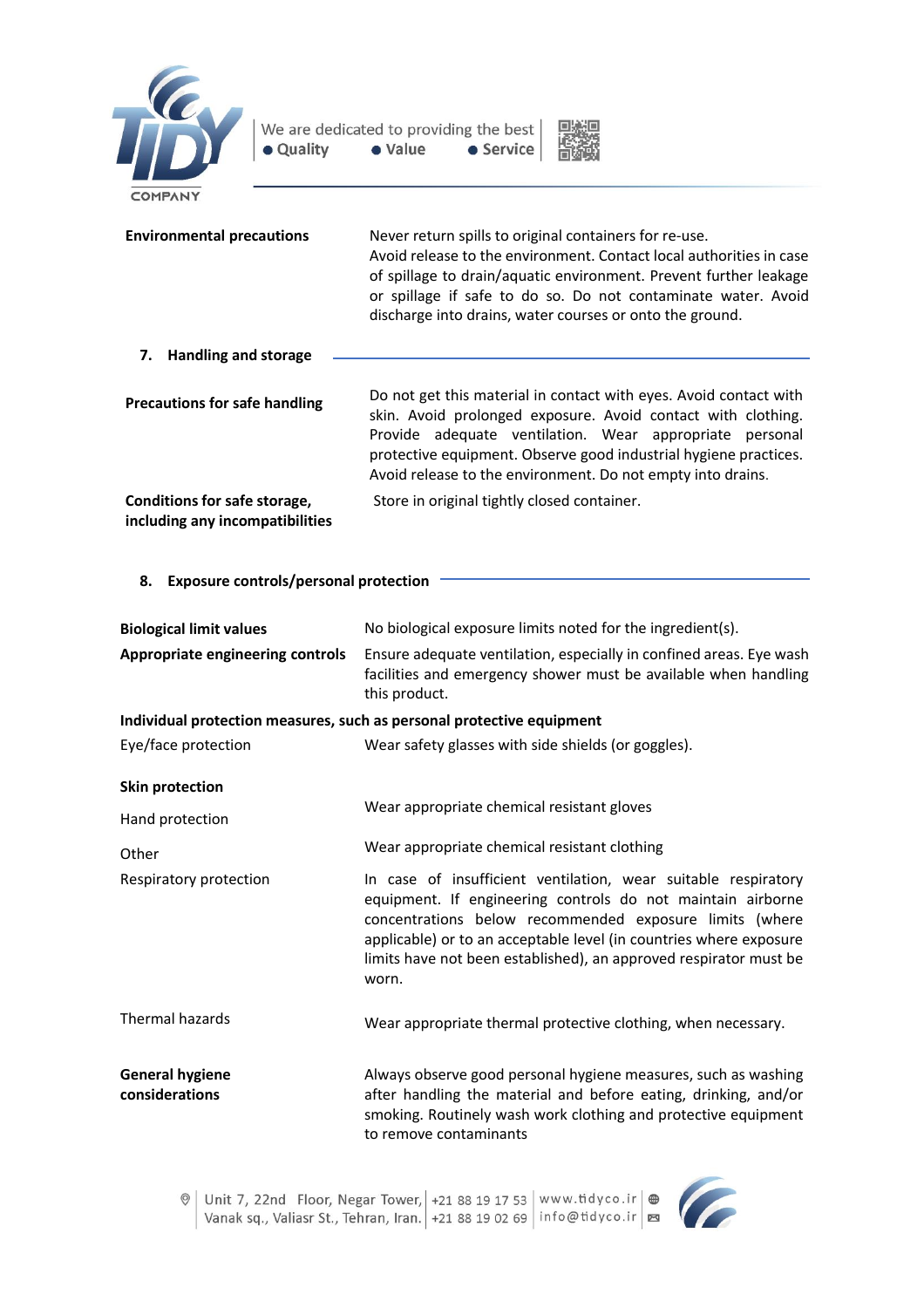



### **9. Physical and chemical properties**

| Appearance                                   | Clear                                            |
|----------------------------------------------|--------------------------------------------------|
| Physical state                               | Liquid                                           |
| Form                                         | Liquid                                           |
| Color                                        | Not available.                                   |
| Odor                                         | Characteristic.                                  |
| <b>Odor threshold</b>                        | Not available                                    |
| pH                                           | 5.5 - 6.2 @ 10% aqueous                          |
| Melting point/freezing point                 | 32 °F (0 °C)                                     |
| Initial boiling point and boiling            | $>$ 212 °F ( $>$ 100 °C)                         |
| range                                        |                                                  |
| <b>Flash point</b>                           | > 201.0 °F (> 93.9 °C) Pensky-Martens Closed Cup |
| <b>Evaporation rate</b>                      | Estimated slower than ethyl ether                |
| Flammability (solid, gas)                    | Not available                                    |
| Upper/lower flammability or explosive limits |                                                  |
| Flammability limit - lower (%)               | Not available.                                   |
| Flammability limit - upper (%)               | Not available.                                   |
| Explosive limit - lower (%)                  | Not available.                                   |
| Explosive limit - upper (%)                  | Not available.                                   |
| Vapor pressure                               | Not determined or unknown                        |
| <b>Vapor density</b>                         | Estimated lighter than air                       |
| <b>Relative density</b>                      | Not available.                                   |
| Solubility(ies)                              |                                                  |
| Solubility (water)                           | Not available.                                   |
| <b>Auto-ignition temperature</b>             | Not available.                                   |
| <b>Decomposition temperature</b>             | Not available.                                   |
| <b>Viscosity</b>                             | 3000 cP @ 25C                                    |
| <b>Other information</b>                     |                                                  |
| Percent volatile                             | 70-80%                                           |
| Pour point                                   | 37 °F (2.78 °C)                                  |
| Specific gravity                             | 1.03                                             |
|                                              |                                                  |

# **10. Stability and reactivity**

| Reactivity                                   | The product is stable and non-reactive under normal conditions of<br>use, storage and transport. |
|----------------------------------------------|--------------------------------------------------------------------------------------------------|
| <b>Chemical stability</b>                    | Material is stable under normal conditions.                                                      |
| <b>Possibility of hazardous</b><br>reactions | No dangerous reaction known under conditions of normal use.                                      |
| <b>Conditions to avoid</b>                   | Avoid temperatures exceeding the flash point.                                                    |



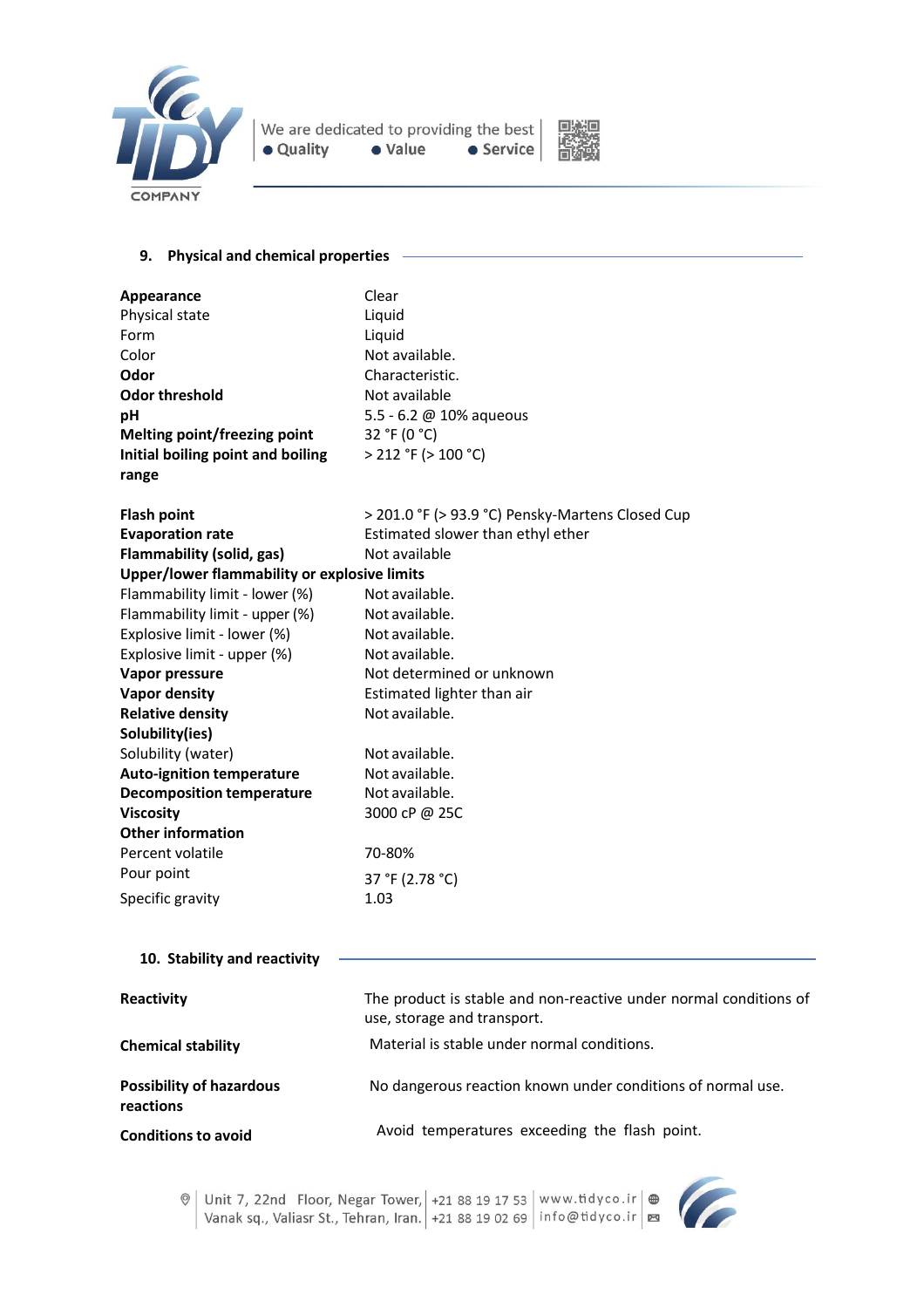



| Incompatible materials         | Contact with incompatible materials. Strong                                                                                              |
|--------------------------------|------------------------------------------------------------------------------------------------------------------------------------------|
| <b>Hazardous decomposition</b> | oxidizing agents. Strong acids.                                                                                                          |
| <b>Products</b>                | Upon decomposition, this product emits oxides of sulfur,<br>carbon monoxide, carbon dioxide and/or low molecular weight<br>hydrocarbons. |

#### **11. Toxicological information**

#### **Information on likely routes of exposure**

| Inhalation                                                                         | Prolonged inhalation may be harmful.   |
|------------------------------------------------------------------------------------|----------------------------------------|
| Skin contact                                                                       | Causes skin irritation.                |
| Eye contact                                                                        | Causes serious eye damage.             |
| Ingestion                                                                          | Expected to be a low ingestion hazard. |
| Symptoms related to the<br>physical, chemical and<br>toxicological characteristics | Not available.                         |

### **Information on toxicological effects**

## **Acute toxicity**

| <b>Product</b>             | <b>Species</b> | <b>Test Results</b> |
|----------------------------|----------------|---------------------|
| <b>TIDACCINAT-MILD LSB</b> |                |                     |
| Acute                      |                |                     |
| Dermal                     |                |                     |
| LD50                       | Rabbit         | > 2000 mg/kg ATEmix |
| Oral                       |                |                     |
| LD50                       | Rat            | > 2000 mg/kg ATEmix |

| <b>Skin corrosion/irritation</b>     | Causes skin irritation.                                                                                             |
|--------------------------------------|---------------------------------------------------------------------------------------------------------------------|
| Serious eye damage/eye<br>irritation | Causes serious eye damage.                                                                                          |
| Respiratory or skin sensitization    |                                                                                                                     |
| <b>Respiratory sensitization</b>     | Not available.                                                                                                      |
| Skin sensitization                   | This product is not expected to cause skin sensitization.                                                           |
| <b>Germ cell mutagenicity</b>        | No data available to indicate product or any components<br>present at greater than 0.1% are mutagenic or genotoxic. |
| Carcinogenicity                      | This product is not considered to be a carcinogen by IARC, ACGIH,<br>NTP, or OSHA.                                  |

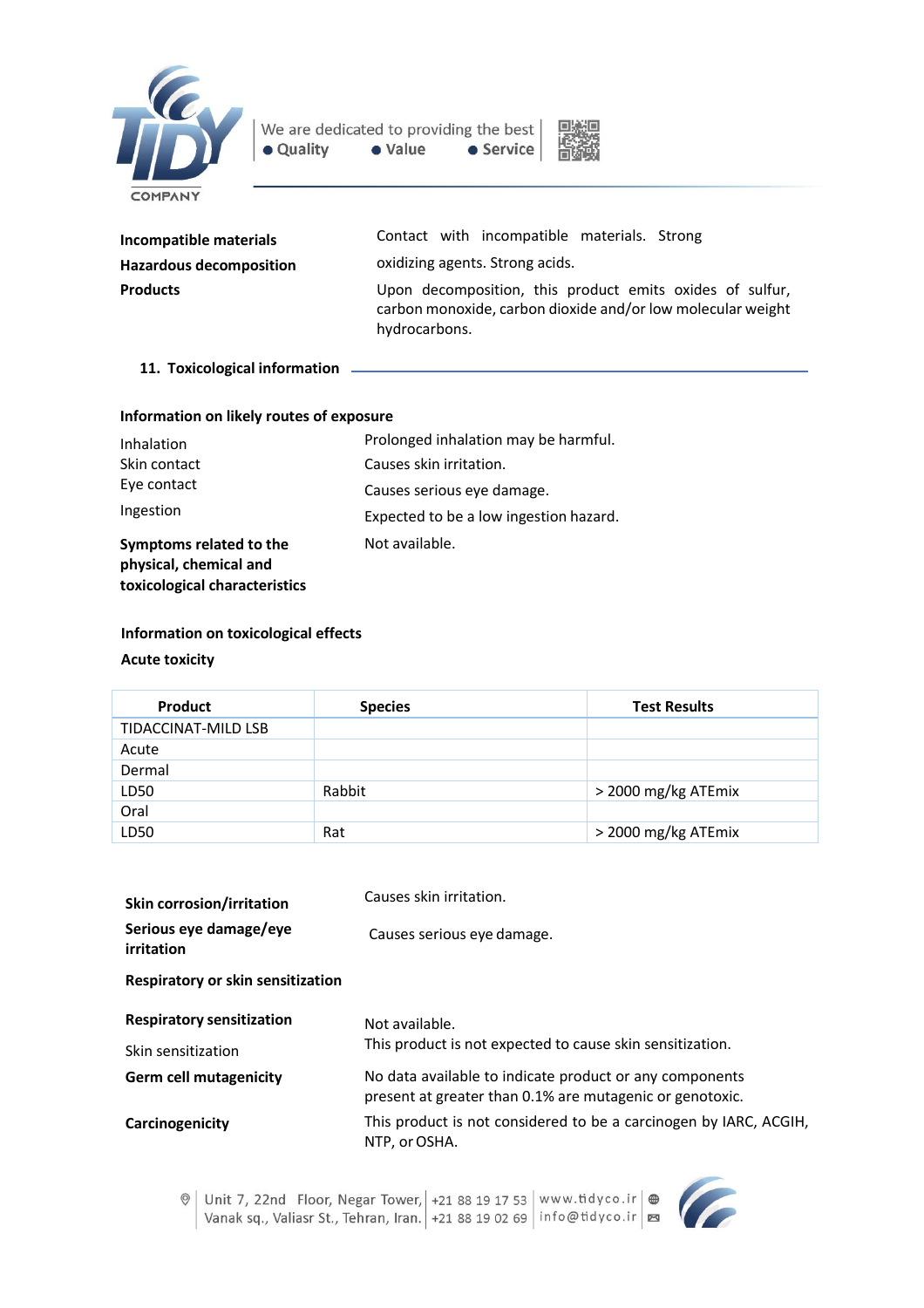



| IARC Monographs. Overall<br><b>Evaluation of Carcinogenicity</b>             | Not listed.                                                                                                                                                                                                               |
|------------------------------------------------------------------------------|---------------------------------------------------------------------------------------------------------------------------------------------------------------------------------------------------------------------------|
| <b>OSHA Specifically Regulated</b><br>Substances (29 CFR 1910.1001-<br>1052) | Not listed.                                                                                                                                                                                                               |
| US. National Toxicology Program<br>(NTP) Report on Carcinogens               | Not listed.                                                                                                                                                                                                               |
| <b>Reproductive toxicity</b>                                                 | Single exposure                                                                                                                                                                                                           |
| <b>Specific target organ toxicity -</b><br>single exposure                   | Specific target organ toxicity                                                                                                                                                                                            |
|                                                                              | repeated exposure                                                                                                                                                                                                         |
| <b>Specific target organ toxicity -</b><br>repeated exposure                 | Not applicable.                                                                                                                                                                                                           |
| <b>Aspiration hazard</b>                                                     | Not applicable.                                                                                                                                                                                                           |
| 12. Ecological information                                                   |                                                                                                                                                                                                                           |
| <b>Ecotoxicity</b>                                                           | No ecotoxicity data noted for the ingredient(s).                                                                                                                                                                          |
| <b>Persistence and degradability</b><br>Not available.                       |                                                                                                                                                                                                                           |
| <b>Bioaccumulative potential</b>                                             | No data available.                                                                                                                                                                                                        |
| <b>Mobility in soil</b>                                                      | No data available                                                                                                                                                                                                         |
| <b>Other adverse effects</b>                                                 | No other adverse environmental effects (e.g. ozone depletion,<br>photochemical ozone creation potential, endocrine disruption,<br>global warming potential) are expected from this component.                             |
| 13. Disposal considerations                                                  |                                                                                                                                                                                                                           |
| <b>Disposal instructions</b>                                                 | Dispose in accordance with all applicable regulations.                                                                                                                                                                    |
| Hazardous waste code                                                         | The waste code should be assigned in discussion between the user,<br>the producer and the waste disposal company.                                                                                                         |
| Waste from residues / unused<br>products                                     | Dispose of in accordance with local regulations. Empty containers<br>or liners may retain some product residues. This material and its<br>container must be disposed of in a safe manner (see: Disposal<br>instructions). |
| <b>Contaminated packaging</b>                                                | Empty containers should be taken to an approved waste handling<br>site for recycling or disposal. Since emptied containers may retain<br>product residue, follow label warnings even after container is<br>emptied.       |

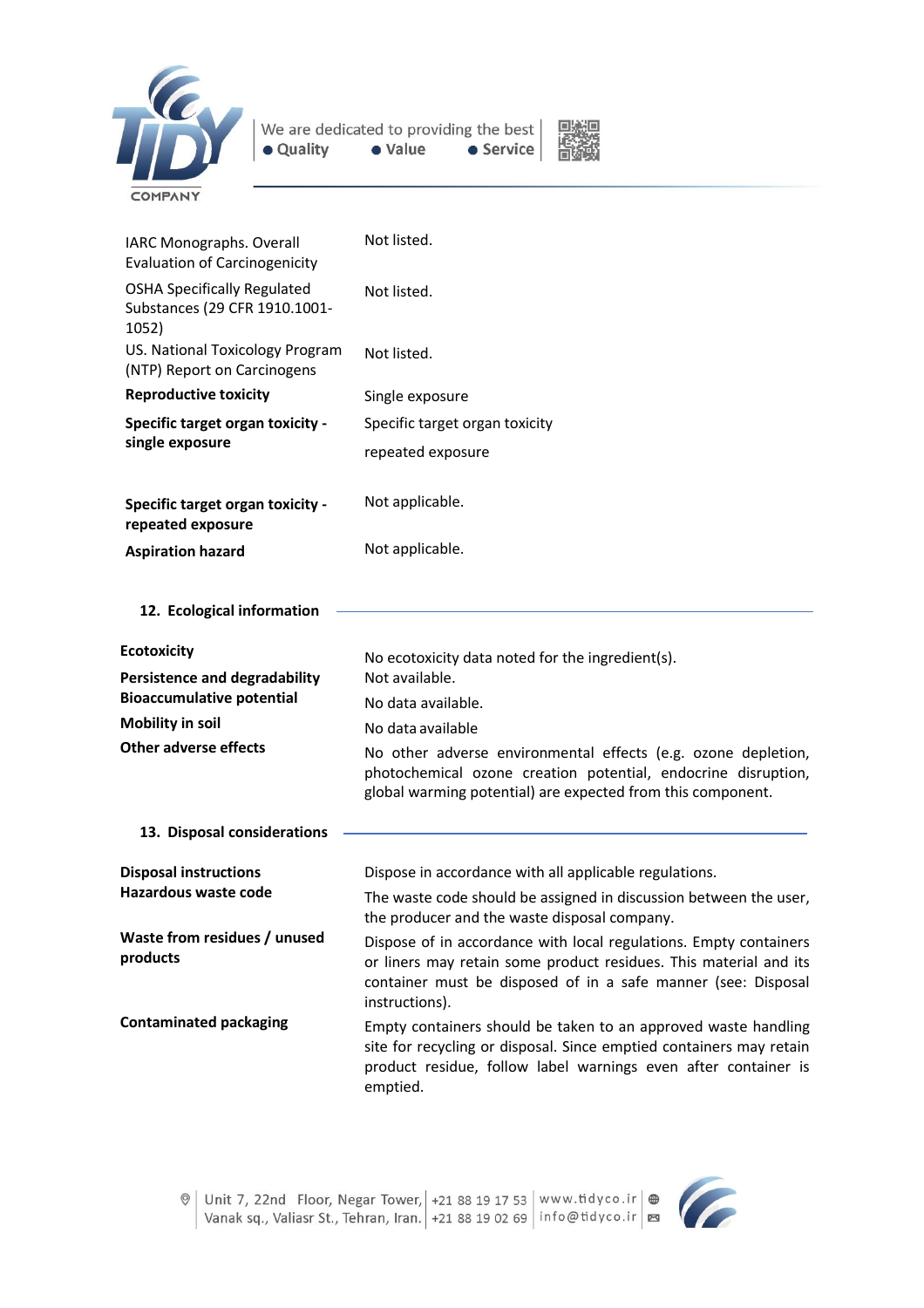

We are dedicated to providing the best | · Value · Quality  $\bullet$  Service



| 14. Transport information                                                                               |                                                                                                                   |
|---------------------------------------------------------------------------------------------------------|-------------------------------------------------------------------------------------------------------------------|
|                                                                                                         |                                                                                                                   |
| <b>DOT</b>                                                                                              | Not regulated as dangerous goods.                                                                                 |
| <b>IATA</b>                                                                                             | Not regulated as dangerous goods.                                                                                 |
| <b>IMDG</b>                                                                                             | Not regulated as dangerous goods                                                                                  |
| Transport in bulk according to<br>Annex II of MARPOL 73/78 and<br>the IBC Code                          | Not available.                                                                                                    |
| 15. Regulatory information                                                                              |                                                                                                                   |
| <b>US federal regulations</b>                                                                           | This product is a "Hazardous Chemical" as defined by the OSHA<br>Hazard Communication Standard, 29 CFR 1910.1200. |
| Toxic Substances Control Act (TSCA)<br>TSCA Section 12(b) Export<br>Notification (40 CFR 707, Subpt. D) | Not regulated.                                                                                                    |
| <b>CERCLA Hazardous Substance List</b><br>(40 CFR 302.4)                                                | Not listed.                                                                                                       |
| SARA 304 Emergency release<br>notification                                                              | Not regulated.                                                                                                    |
| <b>OSHA Specifically Regulated</b><br>Substances (29 CFR 1910.1001-<br>1052)                            | Not regulated.                                                                                                    |
| Superfund Amendments and Reauthorization Act of 1986 (SARA)                                             |                                                                                                                   |
| SARA 302 Extremely hazardous<br>substance                                                               | Not listed.                                                                                                       |
| SARA 311/312 Hazardous<br>chemical                                                                      | Not regulated.<br>Yes                                                                                             |
| Classified hazard                                                                                       | Skin corrosion or irritation<br>Serious eye damage or eye irritation                                              |
| categories<br>SARA 313 (TRI reporting)                                                                  | Not regulated                                                                                                     |
| Other federal regulations                                                                               |                                                                                                                   |
| Clean Air Act (CAA) Section                                                                             | Not regulated                                                                                                     |
| 112 Hazardous Air Pollutants                                                                            |                                                                                                                   |
| (HAPs) List                                                                                             |                                                                                                                   |
| Clean Air Act (CAA) Section<br>112(r) Accidental Release Prevention<br>(40 CFR 68.130)                  | Not regulated                                                                                                     |
| Clean Water Act (CWA) Section                                                                           | Hazardous substance                                                                                               |
| 112(r) (40 CFR 68.130                                                                                   |                                                                                                                   |



C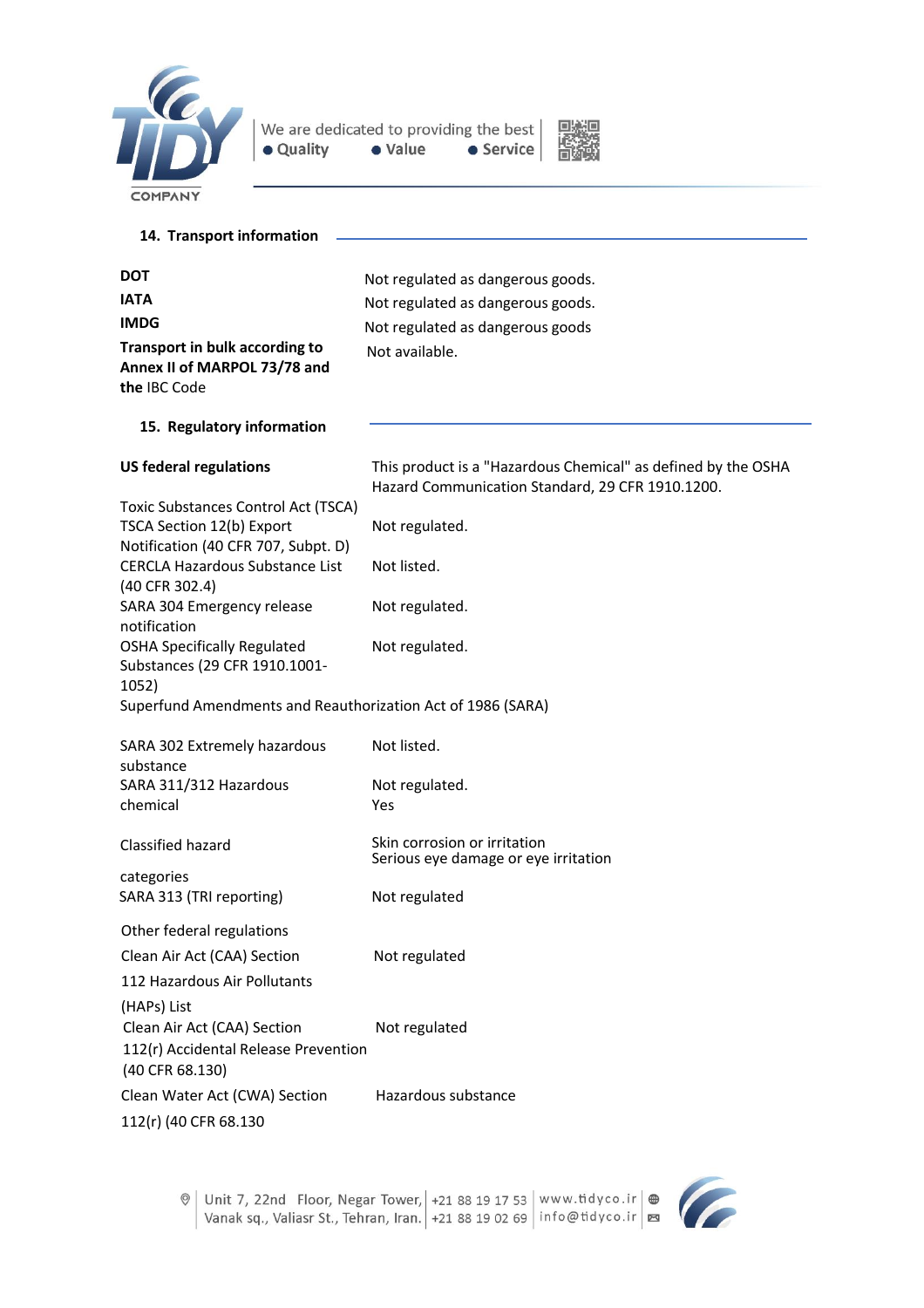



Clean Water Act (CWA) Section

| 112(r) (40 CFR 68.130)<br>Safe Drinking Water Act (SDWA)                                                                                                                                                                                                                                              | Not regulated.                                                                                                                                                                                                                                                               |
|-------------------------------------------------------------------------------------------------------------------------------------------------------------------------------------------------------------------------------------------------------------------------------------------------------|------------------------------------------------------------------------------------------------------------------------------------------------------------------------------------------------------------------------------------------------------------------------------|
| California Proposition 65 - CRT:                                                                                                                                                                                                                                                                      | Listed date/Carcinogenic substance                                                                                                                                                                                                                                           |
| 1,4-dioxane (CAS 123-91-1)<br>Acetaldehyde (CAS 75-07-0)<br>Ethylene oxide (CAS 75-21-8)<br>California Proposition 65 - CRT:<br>Ethylene oxide (CAS 75-21-8)<br>California Proposition 65 - CRT:<br>Ethylene oxide (CAS 75-21-8)<br>California Proposition 65 - CRT :<br>Ethylene oxide (CAS 75-21-8) | Listed: January 1, 1988<br>Listed: April 1, 1988<br>Listed: July 1, 1987<br>Listed date/Developmental toxin<br>Listed: August 7, 2009<br>Listed date/Female reproductive toxin<br>Listed: February 27, 1987<br>Listed date/Male reproductive toxin<br>Listed: August 7, 2009 |
|                                                                                                                                                                                                                                                                                                       |                                                                                                                                                                                                                                                                              |

### **International Inventories**

| Country(s) or region        | <b>Inventory name</b>                                   | On inventory (yes/no)* |
|-----------------------------|---------------------------------------------------------|------------------------|
| Australia                   | Australian Inventory of Chemical                        | Yes                    |
|                             | Substances (AICS)                                       |                        |
| Canada                      | Domestic Substances List (DSL)                          | Yes                    |
| Canada                      | Non-Domestic Substances List (NDSL)                     | No                     |
| China                       | Inventory of Existing Chemical                          | No                     |
|                             | Substances in China (IECSC)                             |                        |
| Japan                       | Inventory of Existing and New                           | Yes                    |
|                             | <b>Chemical Substances (ENCS)</b>                       |                        |
| Korea                       | Existing Chemicals List (ECL)                           | No.                    |
| New Zealand                 | New Zealand Inventory (NZIoC)                           | No.                    |
| <b>Philippines</b>          | Philippine Inventory of Chemicals and                   | N <sub>0</sub>         |
|                             | <b>Chemical Substances (PICCS)</b>                      |                        |
| United States & Puerto Rico | <b>Toxic Substances Control Act (TSCA)</b><br>Inventory | Yes                    |
|                             |                                                         |                        |

A "Yes" indicates that all components of this product comply with the inventory requirements administered by the governing country(s).

A "No" indicates that one or more components of the product are not listed or exempt from listing on the inventory administered by the governing country(s).